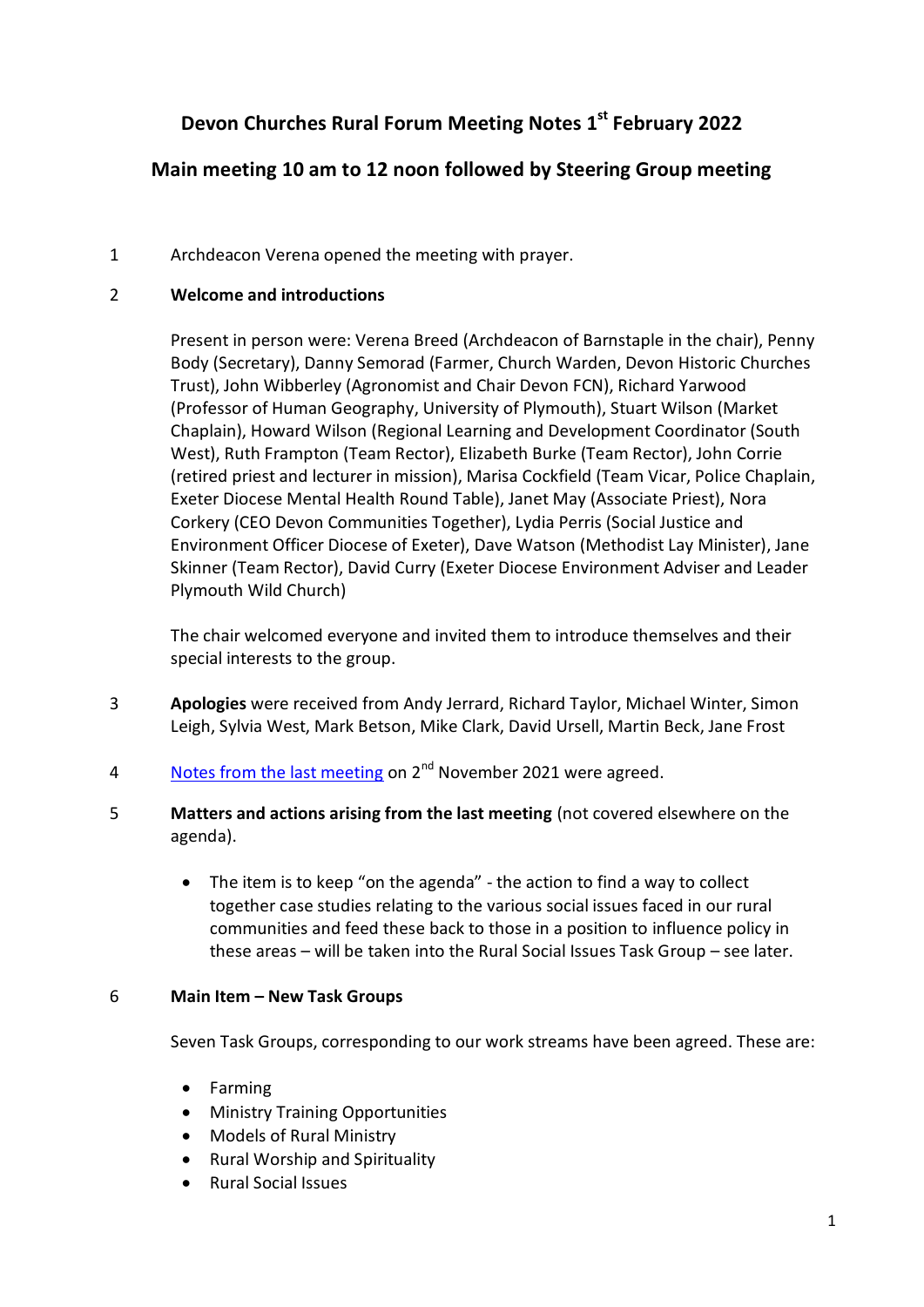- Environmental Issues
- Communications

#### *Notes on Groups:*

Because the members of the Rural Issues group and the Environmental issues group were almost the same, for the purposes of today's meeting, these two groups were combined. Also, because there were insufficient people available to meet in the Models of Rural Ministry Group this group will meet another time. No-one had expressed a particular interest in the Communications work stream so this group did not convene.

The meeting then broke into groups and each task group began a discussion on their priorities to take forward over the next year or so.

## *Please see the Appendix at the end of these notes for the full notes from each group meeting.*

#### **Plenary Discussions**

For all groups we agreed the focus needs to be on first understanding the subject, and then deciding what we can actually do about it.

### **Farming**

Various current issues were raised including succession planning, the changing nature of agricultural support with the Environmental Land Management Schemes and the need to raise awareness of farming issues including attitudes to cattle and other ruminants in a balanced way. Farm Visits and the Farming briefings are helpful in this and supporting the FCN, and Andy Jerrard, in their work in supporting farmers is also important.

The group also felt it would be helpful to have a young farmer at DCRF and for the DCRF to have a presence at our Devon rural shows.

John Wibberley spoke about the reflections he writes for Devon FCN once a fortnight – from the last reflection these are now also available on our website. They should be added at roughly fortnightly intervals in future so do check back to see the new ones. The current reflection is a prayerful reflection on hedges. You can find the link here:

<https://www.devonchurchesruralforum.org.uk/farming/reflections/>

Please see item 7 for latest farming briefing and discussion on our next farm visit.

## **Ministry Training**

Howard reported the need to keep pushing the benefits of curacies and placements in rural ministry and to help ministers in training to build their understanding of rural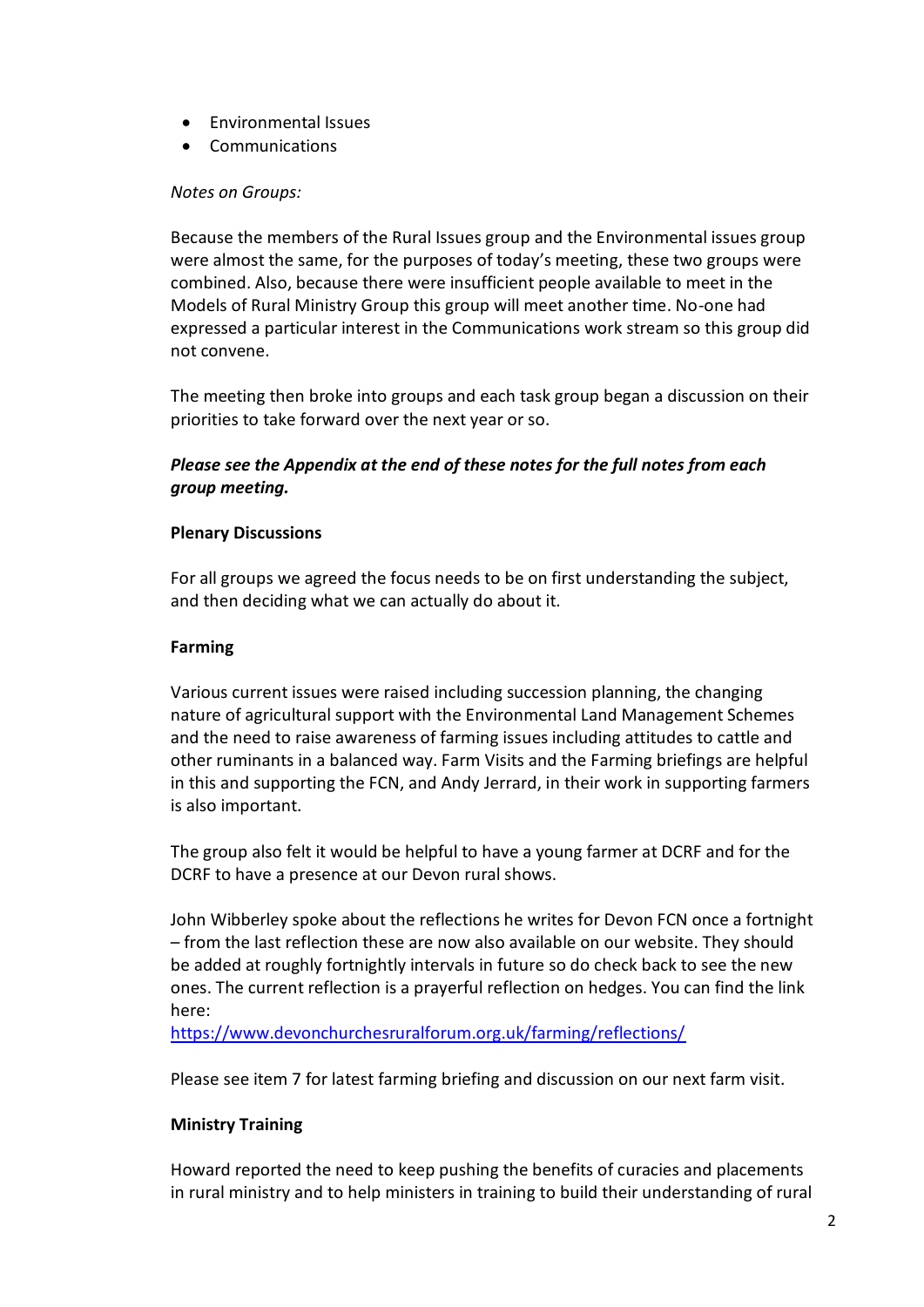life. This should be done through promoting our farm visits in the colleges and courses, developing contacts with the different training establishments and with the national rural officers. The group will meet again shortly to plan specific actions.

#### **Rural Worship and Spirituality**

Ruth reported back that the group wanted to prioritise sharing resources and collecting case studies and to work with GtRCh to help share these.

The Calendar of Rural Worship begun at our rural workshop in 2019 will be revived with a draft in place by the next DCRF meeting on  $28<sup>th</sup>$  July.

The group had discussed a Quiet Day – in discussion David Curry suggested Tinhay retreat centre, near Lifton, as a possible venue where the manager is a URC pastor. A workshop exploring more forms of outdoor worship including wild and forest church would also be of interest.

## **Rural Social and Environmental Issues**

Jane Hayes reported for the group saying that this is a huge area and so many issues are interconnected. Rural housing and health and social care are of particular concern.

The group focused on the need to identify what we can actually "do" as a faith group. The work of gathering local intelligence and case studies and feeding these through to other organisations, as discussed previously, will be important. Also, it would be helpful to develop working relationships with local councils.

Our previous project on developing the database of church activities to feed into social prescribers could also usefully be updated.

Jane Skinner felt a strategic way to connect rural issues across the diocese, PEMD and other denominations would be helpful, particularly in responding to county wide consultations.

#### **Communications**

Though there was not a group meeting for this subject, it was agreed that we do need to consider this subject at a future DCRF meeting.

John Wibberley highlighted the existence of the Village Link magazine published by Village Hope and you can access back copies via the link below <https://villagehope.uk/village-link/>

#### **Actions:**

All groups will reconvene in the near future to work further on an action plan for the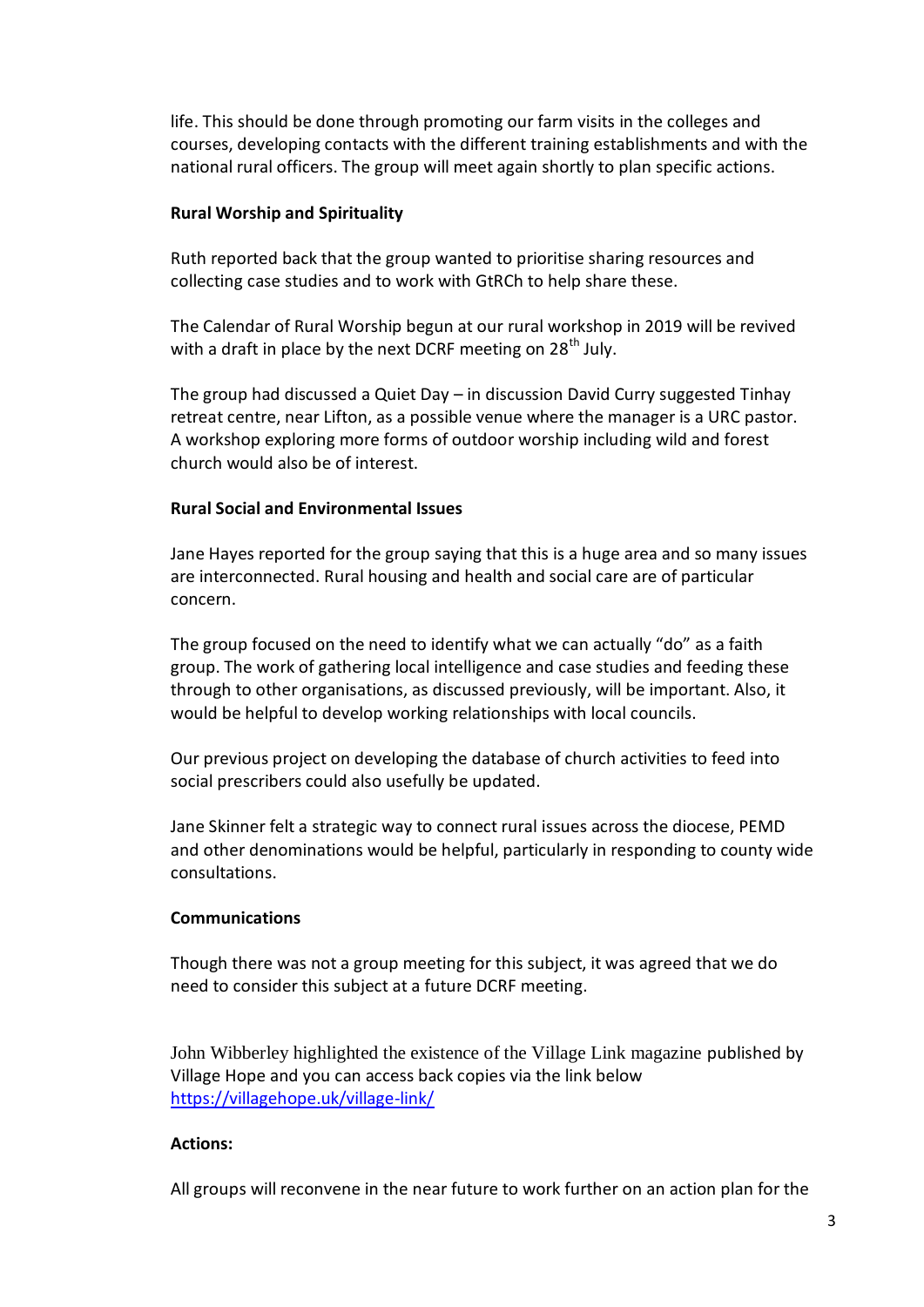next year.

Penny will do a "GDPR" check with all members regarding circulating email addresses to facilitate arranging meetings and sharing information.

#### 7 **Farming**

You can find the Farming Update prepared for this meeting [here](https://d3hgrlq6yacptf.cloudfront.net/5f1eece228740/content/pages/documents/farming-update-for-devon-churches-rural-forum-meeting-1st-february-2022.pdf)

Danny proposed our next farm visit to be to Stuart Luxton's beef farm and farm shop near Okehampton. This would give people an insight into a successful farm diversification, via the farm shop, and how such a business runs, as well as hearing about issues of the day and learning more about the livestock side of the farm.

We agreed a date of July  $4<sup>th</sup>$  for this visit which will begin with lunch in the farm café. Penny will send around details to the DCRF membership list.

#### 8 **Rural Crime Update**

Martin Beck was unable to come today but is very willing to support all our groups and is particularly interested in the farming group because of the issues of agricultural crime. If anyone has any issues relating to rural crime, then they are invited either to contact Martin direct or send via Penny who will pass any queries on.

#### 9 **Feedback from meetings attended**

Douglas reported that the General Synod Rural Affairs Group has been dissolved, but the Rural Interest Group will be meeting shortly for the first time. This will have a focus on trying to rural proof legislation and keep "rural" at the heart of the agenda. Douglas will be taking issues that arise in DCRF forward to the new rural group.

#### 9 **Notices and Events**

Howard has available some spaces on a Mental Health First Aid course that he would be able to open to DCRF members at a much discounted cost of £50. Dates are available in March, April, May and June. Details are as follows:

*Would you like to train as a Mental Health First Aider? This is a vital skill to support people in our churches and local communities during these challenging times. At present this is primarily an online course - with four sessions plus a need to complete self learning at home for which materials will be provided. You must attend all sessions to qualify.*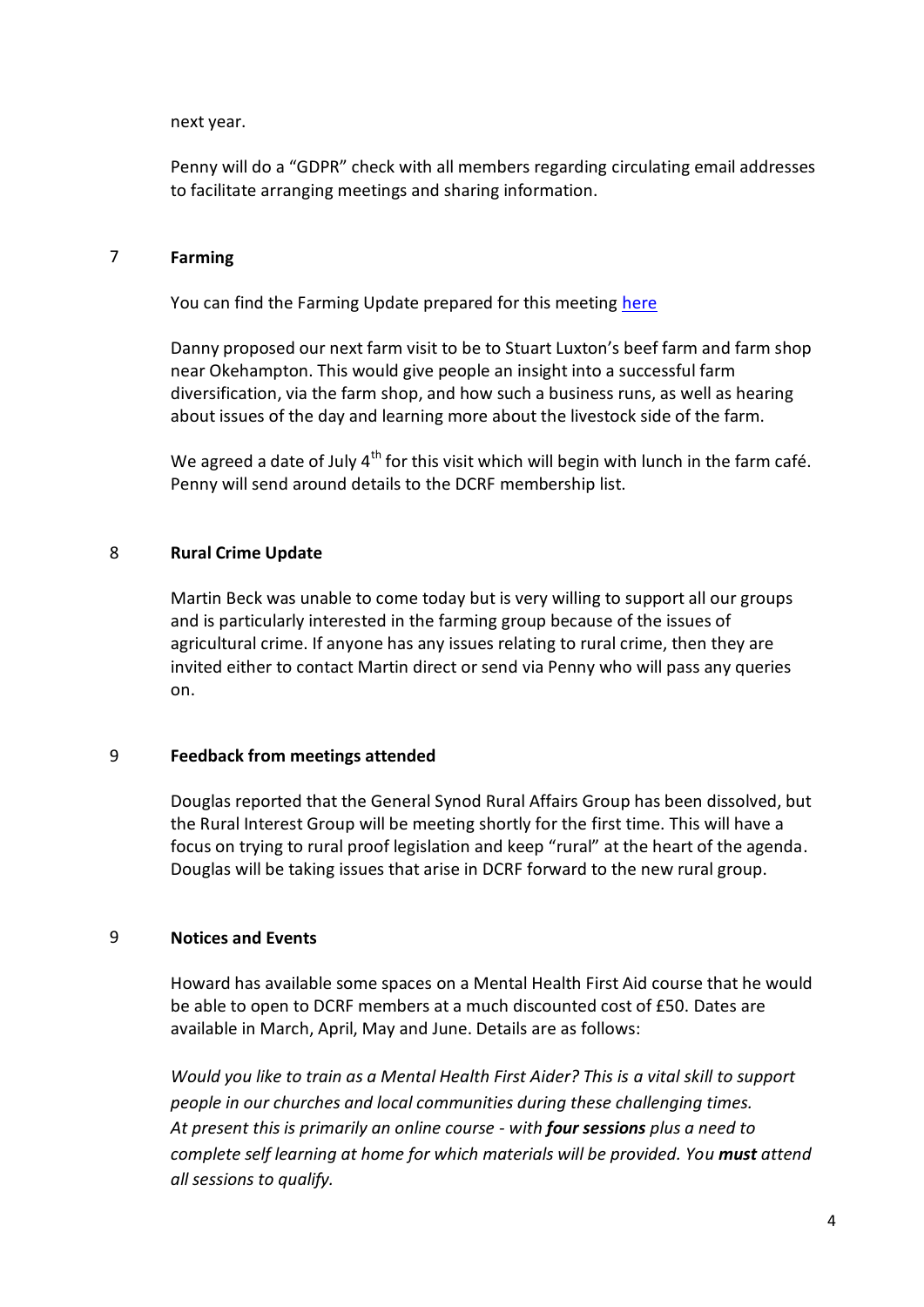*Maximum 16 per course.*

*Cost is £50 per person (payable with booking and non-refundable) - this is being heavily subsidised for Methodists from the £300 per person fee usually charged by MHFA England.*

*Course A - 15,17, 22,24 March 09:30-12:00 book [here](https://urldefense.proofpoint.com/v2/url?u=https-3A__methodist-2Dnews.org.uk_BVI-2D7PKRH-2DV50ID9-2D4OTL2L-2D1_c.aspx&d=DwMFaQ&c=euGZstcaTDllvimEN8b7jXrwqOf-v5A_CdpgnVfiiMM&r=milb5Nx9ZtgEvRrhKhNS5gihep5u7X585-FnCJOEV-QxoIR2UuoKvmB0pwedC7EZ&m=pBhjYWUblO9Qh5BnHwtGW1JaM0M_Ejh4SF6MxqpaBbk&s=d9wGEIMljslI9Ijp5P6r5AXJnajqaVairSproIIrUbs&e=) Course B - 29,31 March, 5,7 April 12:30-15:00 book [here](https://urldefense.proofpoint.com/v2/url?u=https-3A__methodist-2Dnews.org.uk_BVI-2D7PKRH-2DV50ID9-2D4OTL2M-2D1_c.aspx&d=DwMFaQ&c=euGZstcaTDllvimEN8b7jXrwqOf-v5A_CdpgnVfiiMM&r=milb5Nx9ZtgEvRrhKhNS5gihep5u7X585-FnCJOEV-QxoIR2UuoKvmB0pwedC7EZ&m=pBhjYWUblO9Qh5BnHwtGW1JaM0M_Ejh4SF6MxqpaBbk&s=DbYaAe0pMd034R8tVsoyr6c6cWEwivfbE6u3XVbpBwU&e=) Course C - 26,28 April, 3,5 May 12:30-15:00 boo[k here](https://urldefense.proofpoint.com/v2/url?u=https-3A__methodist-2Dnews.org.uk_BVI-2D7PKRH-2DV50ID9-2D4OTL2N-2D1_c.aspx&d=DwMFaQ&c=euGZstcaTDllvimEN8b7jXrwqOf-v5A_CdpgnVfiiMM&r=milb5Nx9ZtgEvRrhKhNS5gihep5u7X585-FnCJOEV-QxoIR2UuoKvmB0pwedC7EZ&m=pBhjYWUblO9Qh5BnHwtGW1JaM0M_Ejh4SF6MxqpaBbk&s=ljRLWNX1_GV0kUCpohF2JvK27VcRUcweRVN3X46b0SM&e=) Course D - 21,23,28,30 June 09:30-12:00 book [here](https://urldefense.proofpoint.com/v2/url?u=https-3A__methodist-2Dnews.org.uk_BVI-2D7PKRH-2DV50ID9-2D4OTL2O-2D1_c.aspx&d=DwMFaQ&c=euGZstcaTDllvimEN8b7jXrwqOf-v5A_CdpgnVfiiMM&r=milb5Nx9ZtgEvRrhKhNS5gihep5u7X585-FnCJOEV-QxoIR2UuoKvmB0pwedC7EZ&m=pBhjYWUblO9Qh5BnHwtGW1JaM0M_Ejh4SF6MxqpaBbk&s=bGDqS0JFla_1GT_h1MNa3P1lXf3ZYwd6tZj2gxL5J68&e=)*

*Please note: Having booked via Eventbrite you must then use the link on the booking email to register your place on the MHFA website to receive your materials. Or please contact Howard* [wilson.howard@methodistchurch.org.uk](mailto:wilson.howard@methodistchurch.org.uk)

David Curry has been running Wild Church for many years. The new Plymouth Wild Church will meet for the first time on Sunday 6<sup>th</sup> February at St Budeaux Church, 2 pm, celebrating Candlemas and St Brigid. Helping to connect people to each other, to nature and to God.

#### 10 **AOB**

Lydia is putting together a new diocesan group on Social Justice and the Environment. Penny will circulate details.

#### 11 **Dates and themes of next meetings:**

July  $28^{th}$ , November  $29^{th}$ . Times and venues to be confirmed.

#### 12 **Closing Prayer led by Verena**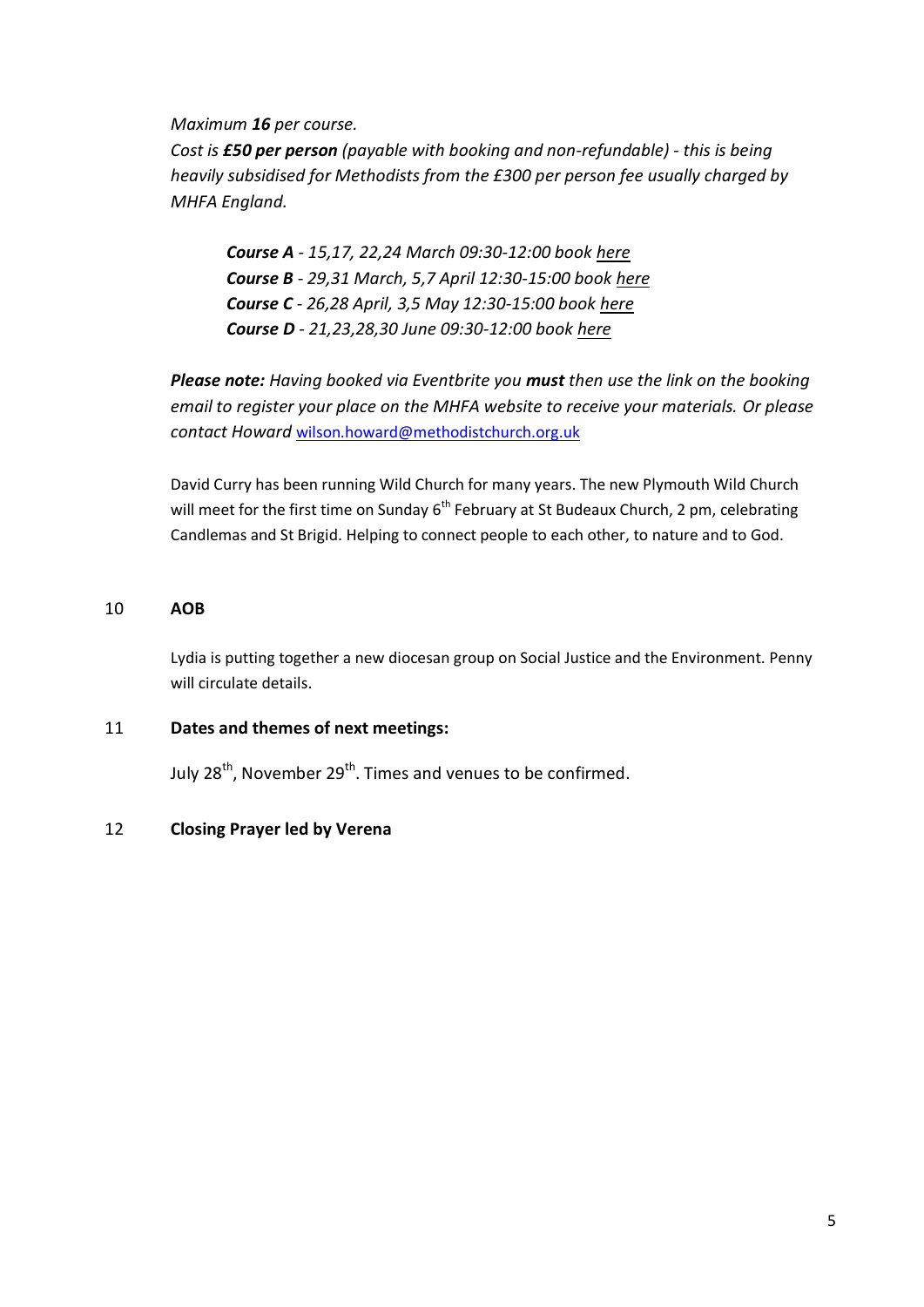# **First Meeting of the DCRF Steering Group**

**Present:** Verena Breed, Howard Wilson, Penny Body, David Curry, Jane Hayes, Danny Semorad

## **Discussion on the Purpose of the Steering Group**

The Steering Group to be able to look at the overall work of the Forum and pick up actions from the main group meeting. Members of the Steering Group are part of a whole and also all have a particular interest and so would be able to pick up particular pieces of work with their task groups and report back into the main meeting.

The work streams are shaped by the expertise and interests of the membership at a given time. We do not specifically try to recruit members for work streams, but work on the interests of the groups at any one time. This means that over time the priorities and work streams are likely to change and that at times some work streams will not be worked on. In this way it is hoped we will not try and do too much with our very limited resources. Jane also commented that some of the work stream areas are so wide that we need very much to focus on what we can do, rather than trying to everything. Clear priorities and action plans will enable us to make a difference.

Verena will have a discussion with the diocesan Communications group to see what help may be available. She will need to have a clear idea of what we are asking for. Penny will work on this.

## **Themes for the future meeting**

We should not do farming for July because this is a very busy time for farming. November would be a better time for this and some issues will be clearer.

Jane suggested that looking at worship and outdoor worship in particular in the summer – perhaps with some ideas for our harvest worship etc. Verena asked if David could provide some input on outdoor church, reconnecting with nature so on.

Verena also suggested we picked up the "Calendar of Rural Worship" as discussed in the main meeting, and to see whether we could share some templates for different rural services.

David also mentioned we have 24 dioceses with a coastal boundary – and Jane added that we need to incorporate fishing – and also beach church - as well as farming and also the tourism industry.

For July we agreed a focus on Worship – to ask people to contribute resources, ask people what their needs are, look at wild church and possibly ask someone to give some input on rural spirituality, and to produce at least a draft of the Calendar of Rural Worship. The rural worship task group will arrange a meeting and agree a programme for the July meeting. It would also be helpful to have a short act of worship at the beginning instead of an opening prayer.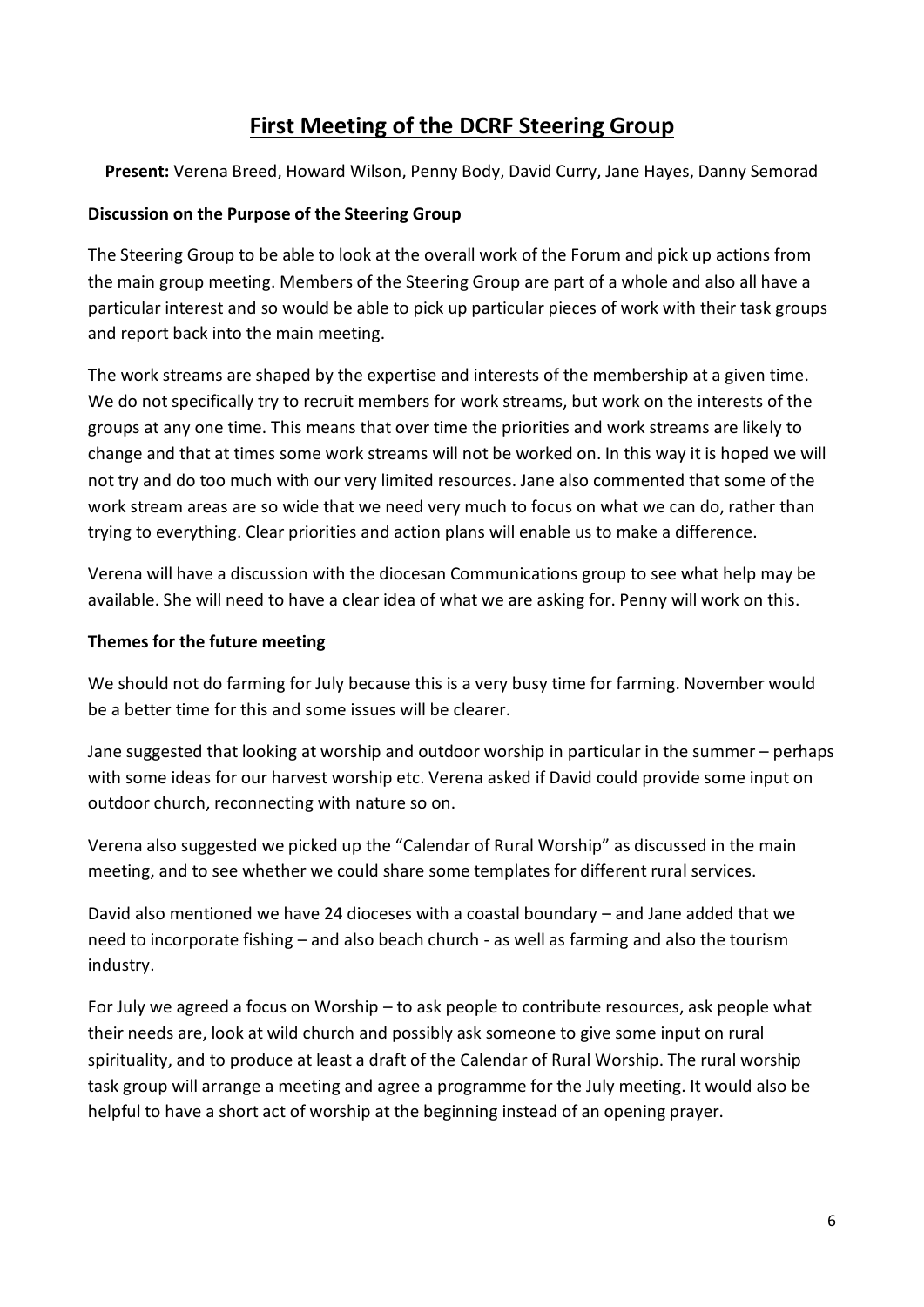As well as the main theme, we would aim to have a short written update for each work stream group to send around before the meeting so we can keep up with all the areas, even if that subject is not on a particular agenda.

In summary:

- July 2022 Rural Worship and Spirituality
- November 2022 Focus on Farming
- February 2023 Rural Social Issues perhaps Housing, rural crime, domestic abuse, mental health …
- July 2023 Tourism, Beach worship?

# **Next Meeting**

We agreed to have another Steering Group before the July meeting for further planning. This will be  $31<sup>st</sup>$  May at 2 pm by zoom.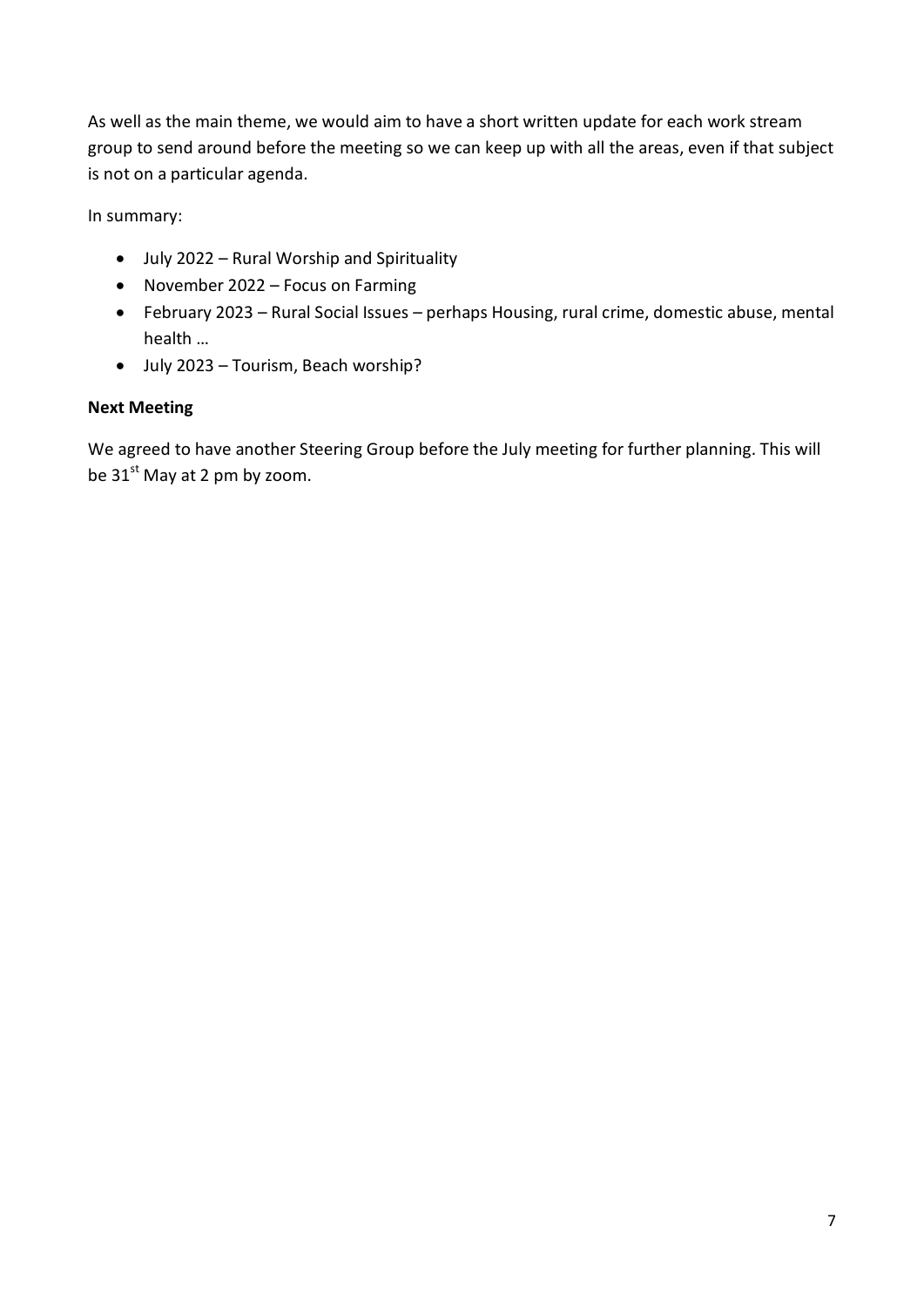# **Appendix - Notes from Breakout Groups**

# **Worship and Spirituality – Notes from Ruth Frampton**

## **Priorities**

- Collecting & sharing resources books, case studies, stories
- Communication of collected resources to wider audience diocese and national church
	- o Roots & Shoots
	- o GtRC
- Complete the Calendar of Rural Worship begun in 2019 RF to lead
- Quiet Day Danny has volunteered his farm central position with facilities and church
	- o David & Jane to lead?
	- o Date?
	- o Theme?
	- o Some form of outdoor worship Wild/Forest/Muddy Church
- Penny to represent us on steering group

# **Farming Group – Notes from Marisa Cockfield**

We touched on the following, recorded as bullet points:

- Food security encourage eat local. Currently 64%
- FCN succession planning a key issue and one of the most complex and difficult
- Subsidies are being replaced with rewards: eg SFI. Participation encouraged
- Farmers and livestock: they combine expertise with compassion, but their stories are not often told effectively at national level in the vegan/CO2 debate.
- We need to pray into God's love for cattle
- Exmoor Ambition hill farming network are conducting a survey into 'natural capital'
- Head Waters of the Exe steering group are mobilising improved farm management of headwaters land.
- Christian integration stewardship, accountability, repentance...
- Food Waste schemes to reduce, including 'what to do with leftovers', etc. Could we combine with a national chef??
- This is a critical time for change in the farming community but not all farmers are on board
- Wide environmental/worldwide projects including on cattle, soil sampling, etc
- Building a global platform on sustainable ruminant management
- Young farmers should be included in presentation and planning they have the largest stake in the future.
- Farmers 'just need a good listening to...'

# **Ministry Training Opportunities – notes from Howard Wilson**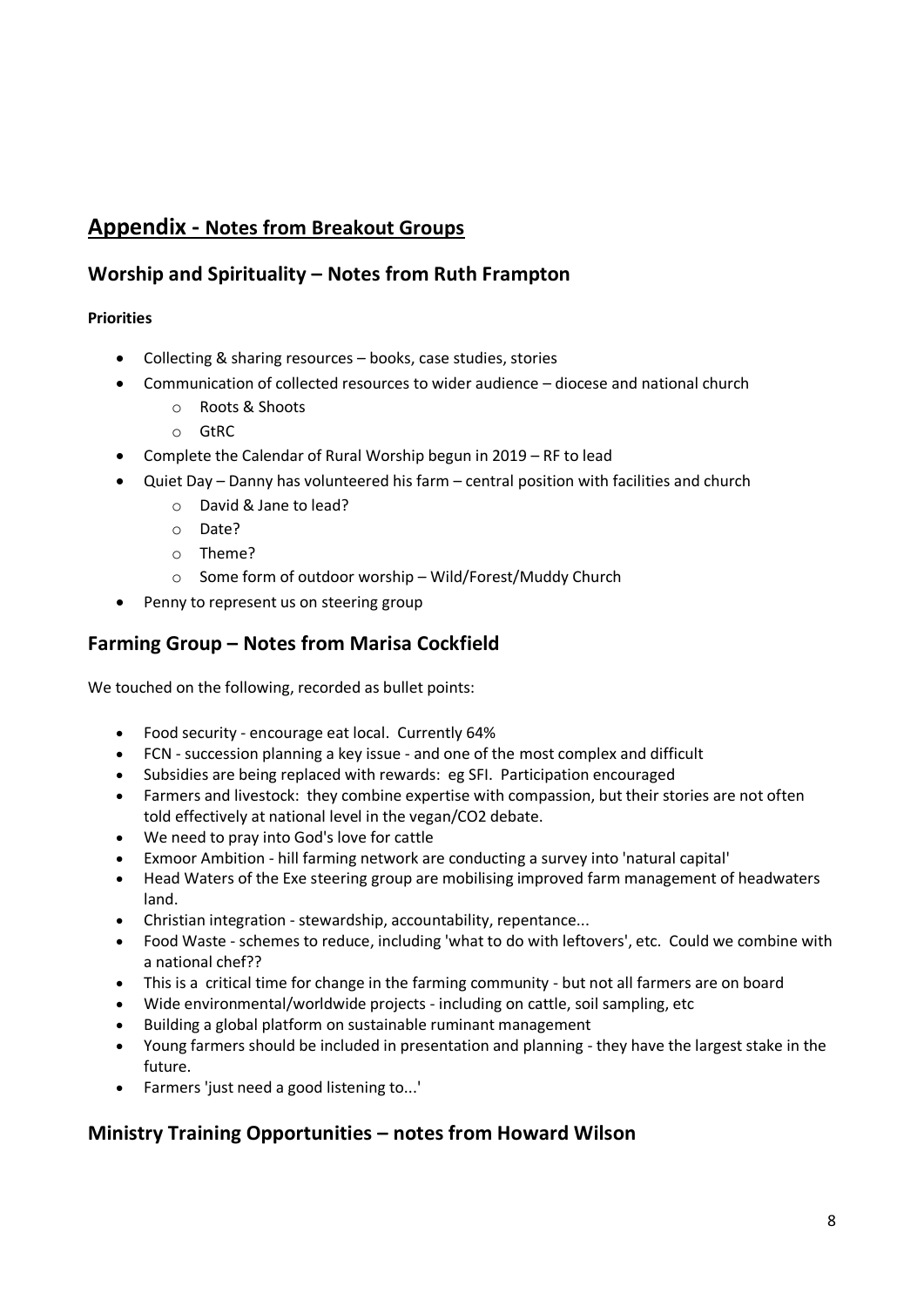**Ministry Training Opportunities** – Proposed Members: Ruth Frampton, Howard Wilson\*, Jane Frost, Elizabeth Burke\*, Stuart Wilson\* (from a farming perspective), Richard Yarwood, Janet May

Present for Discussion: Janet May, Howard Wilson, Stuart Wilson.

**Ministry Training Opportunities** – Using the resources of the DCRF to

- enthuse ordinands and others about rural ministry
- preparation of a DVD featuring people from different walks of rural life and ministry talking about rural life and ministry
- an event where ordinands and others can come together to meet people from the DCRF and wider rural life
- working up a CME day in conjunction with Diocese/PEMD on aspects of rural ministry perhaps connecting with theological reflection
- church responses to rural social issues
- organising rural placements with a difference to incorporate learning about rural life in as much breadth as possible …

Need to push benefits of curacy/placement in rural settings - communication with Theological Courses.

Lay and ordained understanding of rural life.

Importance of ecumenism in approach.

Farm visits - chances to *listen* to farmers' experience of rural life and their work (link in with poss event on 4 July (Danny Semorad)

Contacts: SWMTC (Venerable Mark Butchers - Principal) John Fisher (Diocesan Director of Ordinands) Phillip Sourbutt (Diocesan Training Officer) Links to Queens (Barbara Glasson/Clive Marsh), Sarah Hulme (Methodist Rural Officer) - working on promoting rural with Queens etc...

Rural Colleges.

Actions

- Make contacts with various colleges
	- o Invite Mark Butchers... (Stuart)
	- o Invite Sarah Hulme... (Howard Mention link with Stuart talk about project with Queens)
	- o Invite Phillip Sourbutt (Janet see if interested in offering some training)
- Andy Jerrard to be approached about work in Holsworthy (Stuart)
- Howard to liaise with Penny to send GooglePoll for a next meeting soon as... **Ideally a Tuesday**

# **Rural/Environmental Issues Task Group. Initial discussion – notes from Jane Hayes**

- Discussion began with housing. Both Dave and Nora are members of DALC (Devon Association of Local Councils) which has input into affordable housing issues.
- Discussion around identifying need and the way housing is structured, taking into consideration provision for local families and the balance required as to not exclude those who wanted to move to the area bringing new skills/diversity.